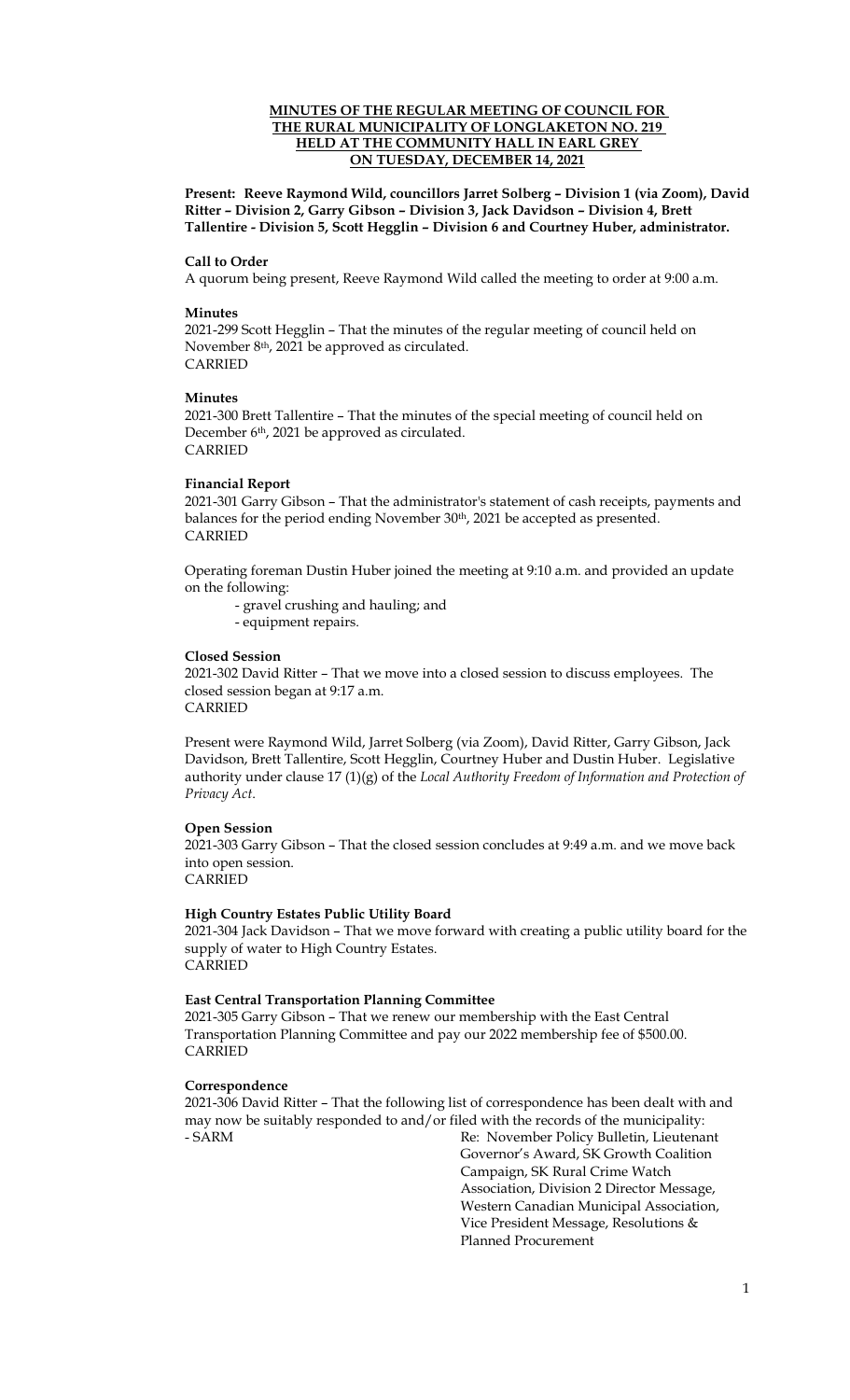- Ministry of Government Relations Re: ICIP Application Intake
- 
- High Country Estates Board Public Utility Board
- 
- 
- 
- 
- 
- 
- CARRIED

## **Administration Webinars**

- RCMP Re: Community Policing Report - APAS Re: 2022 General Meeting - Jim Hopson Re: Rock Ridge Annexation - PBI Re: Regulation Changes - Trevor Bailey Re: 21 Valley Ridge Road - ECTPC Re: 2021 Update - SAMA Re: Happy Holidays

2021-307 Scott Hegglin – That the administrator enrolls in the webinars offered through Matthewson & Co. and that we pay the fee of \$250.00 plus GST for the six-webinar bundle. CARRIED

## **Board and Committee Reports**

2021-308 Brett Tallentire – That the following board and committee reports be accepted as presented:

- Cupar & District Nursing Home - Strasbourg Manor - WUQWATR - LSREMO - Administration Report - Last Mountain Regional Landfill CARRIED

### **Snow Plow Clubs**

2021-309 Scott Hegglin – That the following snow plow clubs be approved for snow removal on the R.M. of Longlaketon No. 219 municipal roads for the 2021-2022 winter season:

> Mark & Derek Ritter, Aron Mohr & Kolby Spitzer

Keith & Andrew Frazer

Glen Schmidt

Ivar Maeland

Truman Strahm & Austin Grund

*Snow Plow Club Name Operators* Alvin Schmidt Snow Plow Club Alvin, Marvin & Christopher Schmidt<br>AMDK Snow Plow Club Mark & Derek Ritter.

John's Snow Plow Club John & Brenda Smith Mount Chase Snow Plow Club Gordon & Colby Decker Rudy Schmidt Snow Plow Club Rudy, Sherry & Jennifer Schmidt

South Side Snow Plow Club Kim & Jason Schumann

Valley Edge Snow Plow Club Dan, Donna & Dayen Schmidt

### CARRIED

### **Golf Course Lease Agreement**

2021-310 Jack Davidson – That we terminate the current lease agreement with the Eddy Golf Club Inc. and that we enter into the attached agreement with their board. CARRIED

### **APAS Membership**

2021-311 Raymond Wild – That we become a regular member of the Agricultural Producers Association of Saskatchewan and pay our 2022 membership fee of \$14,641.01.

Reeve Raymond Wild requested a recorded vote Councillor Jack Davidson – For Councillor David Ritter – For Councillor Garry Gibson – For Councillor Brett Tallentire – For Councillor Scott Hegglin – For Councillor Jarret Solberg – For Reeve Raymond Wild – For **CARRIED**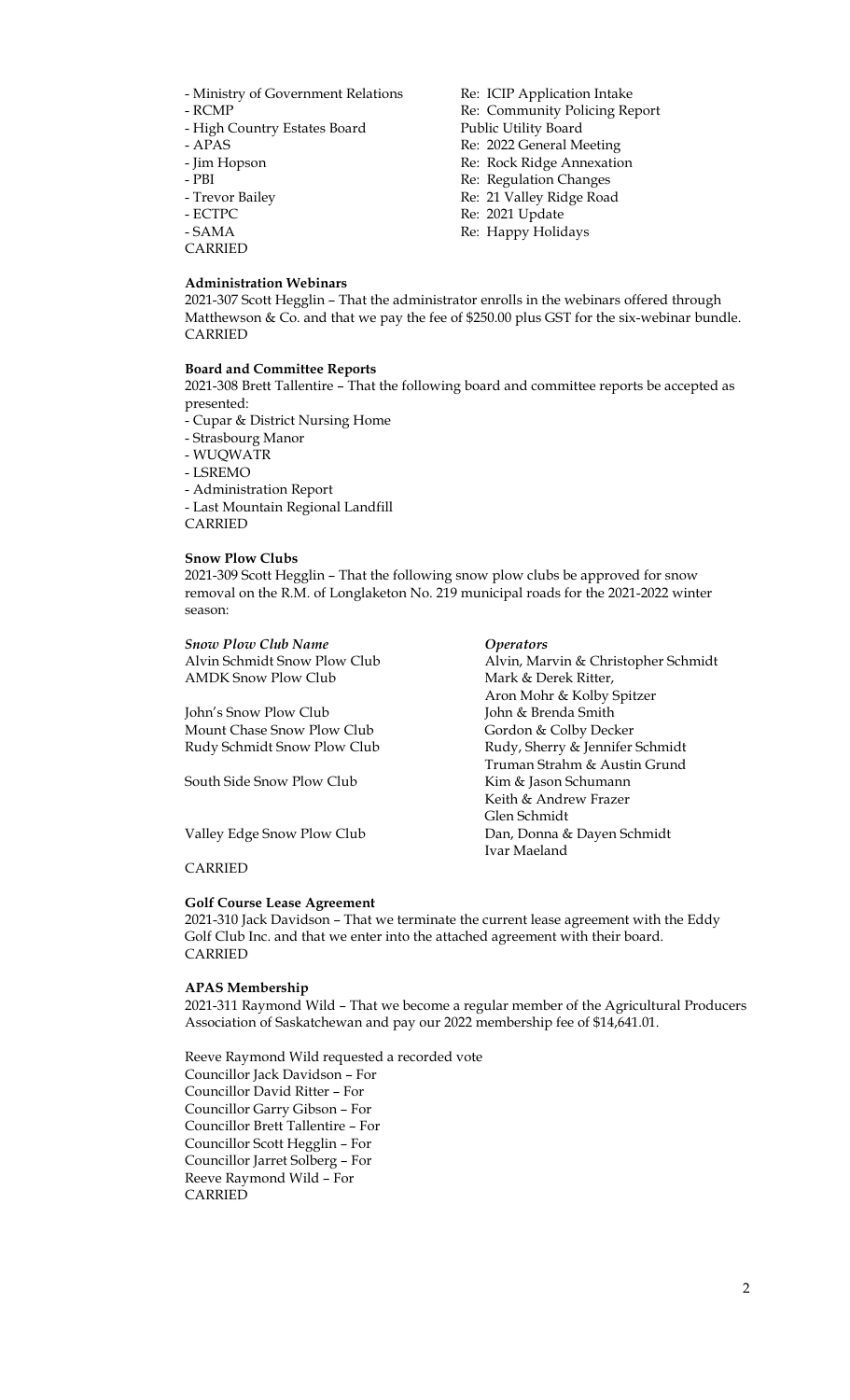## **Silton Fire Department Agreement**

2021-312 Raymond Wild – That we enter into a revised agreement with the Village of Silton for fire suppression services with the following rate structure:

2022 \$22.50 per property within the service area 2023 \$25.00 per property within the service area Subsequent years \$25.00 per property within the service area Further that the agreement be in place for 10 years, 2022 until 2031 inclusive, with no rate increases and the RM of Longlaketon No. 219 will not provide further funding for any capital expenditures within the 10-year agreement. CARRIED

### **Recess**

2021-313 David Ritter – That we recess for lunch at 12:35 p.m. and reconvene at 1:15 p.m. CARRIED

Reeve, Raymond Wild called the meeting back to order at 1:17 p.m.

#### **Faer Parcel Tie Removal Application**

2021-314 Brett Tallentire – That we table a decision on the Faer parcel tie removal application until later in the meeting CARRIED

### **Highway No. 6 Subdivision Application**

2021-315 Scott Hegglin – That we table a decision on the subdivision of Block B, Plan 99SE13230 and Block CC, Plan 101876621 until the division councillor can meet with the property owners to gain clarification on the proposed subdivision. CARRIED

#### **Faer Parcel Tie Removal Application**

2021-316 David Ritter – That we table a decision on the Faer parcel tie removal until more information is obtained and a visual inspection is conducted of this application and the subdivision application surrounding the area. CARRIED

### **Foster Subdivision**

2021-317 Jack Davidson – That we approve the proposed 10.55-acre residential subdivision submitted by Myrna Foster for the NW Qtr. of Sec. 02, Twp. 24, Rge. 20, W2 and further that no servicing agreement be required as this subdivision abuts a developed municipal road. CARRIED

### **Employee Wages**

2021-318 David Ritter – That discussion regarding employee wage increases be tabled until the January council meeting in order to conduct performance evaluations. CARRIED

#### **Animal Control Bylaw**

2021-319 Brett Tallentire – That we instruct the administrator to draft a new Animal Control Bylaw and obtain input from residents in the subdivisions. CARRIED

#### **Adding Costs to Taxroll**

2021-320 Scott Hegglin – That we instruct the administrator to add the following costs to the indicated taxroll properties if they remain outstanding on December 31<sup>st</sup>, 2021:

| Property                             | Amount   | Invoice Detail               |
|--------------------------------------|----------|------------------------------|
| Lot 23, Block A, Plan 101918066      | \$275.00 | <b>Water Utility Charges</b> |
| Block A, Plan 102156218              | \$98.54  | Garbage Disposal Charges     |
| Lot 1, Block A, Plan 101804172       | \$75.00  | <b>Water Utility Charges</b> |
| Lot 6, Block C, Plan 101900843       | \$124.24 | Garbage Disposal Charges     |
| Lot 21, Block A, Plan 101918066      | \$802.08 | <b>Water Utility Charges</b> |
| $\sim$ . $\sim$ $\sim$ $\sim$ $\sim$ |          |                              |

CARRIED

#### **Audit Responsibilities**

2021-321 Garry Gibson – That we agree to the Audit Responsibilities outlined by Dudley & Company in their letter dated October 29th, 2021. CARRIED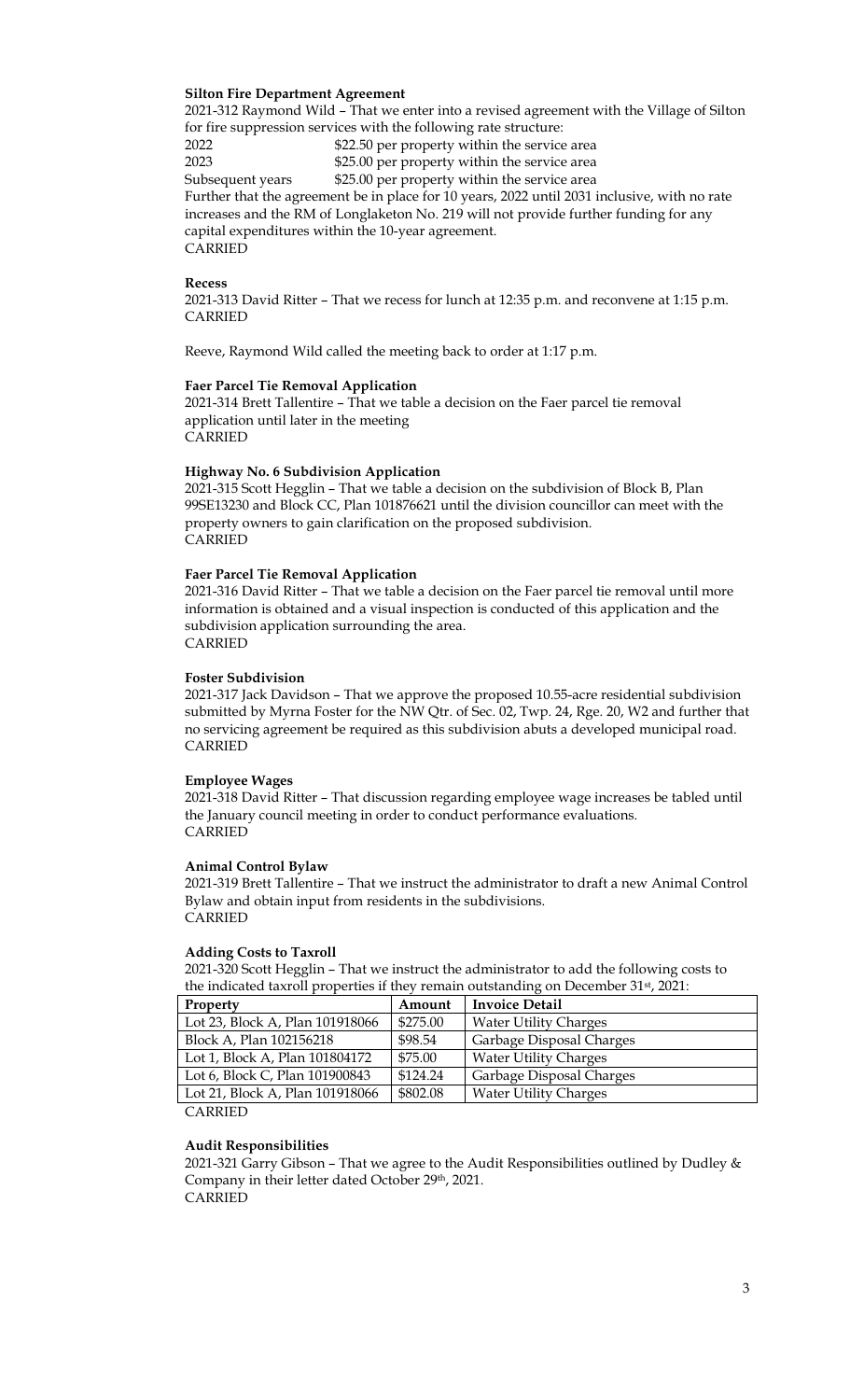## **Municipal Revenue Sharing**

2021-322 Jack Davidson – That the council of the Rural Municipality of Longlaketon No. 219 confirms the municipality meets the following eligibility requirements to receive the Municipal Revenue Sharing Grant:

- Submission of the 2020 Audited Financial Statement to the Ministry of Government Relations;
- In good standing with respect to the reporting and remittance of Education Property Taxes;
- Adoption of a Council Procedures Bylaw;
- Adoption of an Employee Code of Conduct; and
- All members of council have filed and annually updated their Public Disclosure Statements, as required; and

that we understand if any requirements are not met, our Municipal Revenue Sharing Grant may be withheld until all requirements are met; and

that we authorize the Administrator to sign the Declaration of Eligibility and submit it to the Ministry of Government Relations.

CARRIED

**SMHI Claims Report**

2021-323 David Ritter – That council has reviewed and accepts the Saskatchewan Municipal Hail Insurance 2021 claims report.

CARRIED

### **Brewster Ag Industries**

2021-324 Jack Davidson – That due to the fact the Ministry of Highways and Infrastructure regulations allow primary weights on a secondary highway to a maximum of 15 kilometers from a primary weight highway, the municipality grant permission to Brewster Ag Industries Ltd. to allow primary weights for approximately 300 feet on Grid 641, immediately north of Highway No. 22. Further that this permission be valid until December 31st, 2022 and if council determines any damage is taking place on this stretch of road, then permission may be immediately revoked by letter. CARRIED

### **Accounts for Payment**

2021-325 David Ritter – The following accounts be approved for payment: 14886 VOID

| 14887 | Canada Revenue Agency            | November Remittance                           | 11,746.74 |
|-------|----------------------------------|-----------------------------------------------|-----------|
| 14888 | Collabria Mastercard             | Postage, Website, Council Lunch<br>& Training | 809.09    |
| 14889 | <b>MEPP</b>                      | November Remittance                           | 8,094.88  |
| 14890 | Minister of Finance - Ed Tax     | November Education Remittance                 | 29,929.15 |
| 14891 | Saskatchewan Municipal Hail      | November Remittance                           | 13,772.29 |
| 14892 | Acton's Plumbing & Heating       | Shop Boiler Repair                            | 169.28    |
| 14893 | <b>Auto Parts Plus</b>           | Repair Parts                                  | 795.25    |
| 14894 | The Bolt Supply House Ltd.       | <b>Shop Supplies</b>                          | 119.57    |
| 14895 | <b>Bradley Directories</b>       | RM Maps                                       | 165.00    |
| 14896 | Brandt Tractor Ltd.              | Grader Blades & Repair Parts                  | 3,111.83  |
| 14897 | Brendan Weber                    | 2021 Cell Phone Allowance                     | 140.00    |
| 14898 | <b>VOID</b>                      |                                               |           |
| 14899 | Cole Foster                      | 2021 Cell Phone Allowance                     | 240.00    |
| 14900 | Dionco Sales and Service Ltd.    | Grader Blades                                 | 3,186.75  |
| 14901 | Fort Garry Industries Ltd.       | Repair Parts                                  | 493.84    |
| 14902 | <b>Garth Sutter</b>              | <b>Engine Repair</b>                          | 1,008.00  |
| 14903 | Gerald Meng                      | 2021 Cell Phone Allowance                     | 140.00    |
| 14904 | Industrial Parts & Equipment     | <b>Shop Supplies</b>                          | 157.44    |
| 14905 | <b>Information Services Corp</b> | <b>Tax Enforcement</b>                        | 273.00    |
| 14906 | Kelly Sutter                     | 2021 Cell Phone & Tool Allowance              | 865.00    |
| 14907 | Ken Flaman                       | 2021 Cell Phone Allowance                     | 120.00    |
| 14908 | KPS Repair                       | Tires                                         | 3,477.30  |
| 14909 | Lanny Mason                      | 2021 Cell Phone Allowance                     | 160.00    |
| 14910 | Last Mountain Regional Landfill  | October Garbage & Recycling                   | 4,998.37  |
| 14911 | Mainline Fleet Service           | <b>Shop Supplies</b>                          | 150.05    |
| 14912 | Michael Kostiuk                  | Overpayment of Taxes                          | 32.80     |
| 14913 | Miller Thomson LLP               | Legal Counsel                                 | 2,553.56  |
| 14914 | Minister of Finance - PST        | PST Payable                                   | 3,429.69  |
| 14915 | Mitchell Nixon                   | 2021 Cell Phone Allowance                     | 240.00    |
| 14916 | MuniSoft                         | <b>AP</b> Webinar                             | 114.45    |
| 14917 | Linde Canada Inc.                | Cylinder Rental                               | 125.46    |
| 14918 | Professional Building Insp.      | November Building Inspections                 | 883.74    |
|       |                                  |                                               |           |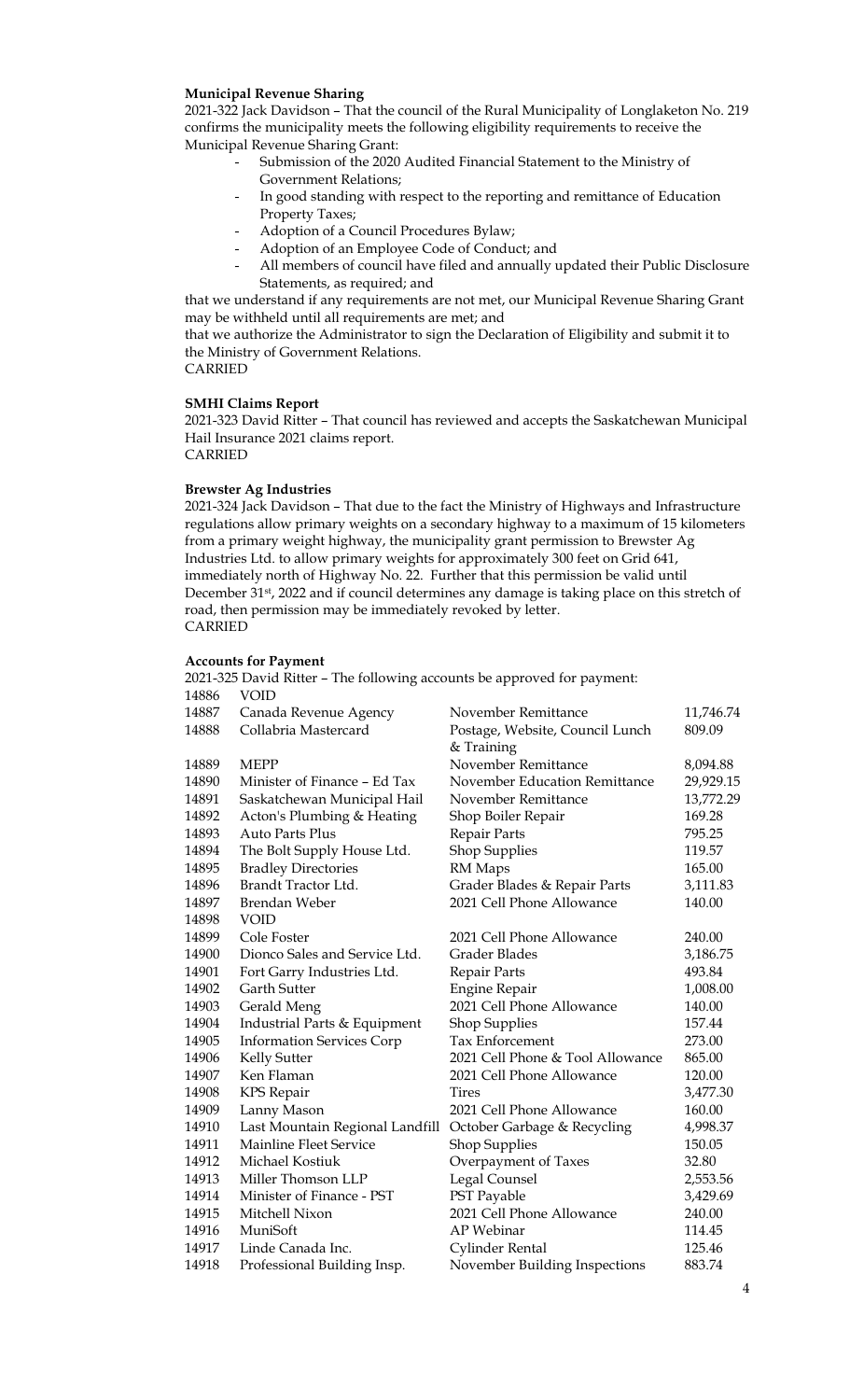| 14919 | Pro-Tech Starter & Alternator | Starter Rebuild                    | 378.73    |
|-------|-------------------------------|------------------------------------|-----------|
| 14920 | Mazergroup Raymore            | Repair Parts                       | 215.68    |
| 14921 | Redhead Equipment             | Repair Parts                       | 874.38    |
| 14922 | SARM                          | Office Supplies & PSIP Insurance   | 149.24    |
| 14923 | SaskTel (Mobility)            | Shop Mobility                      | 80.01     |
| 14924 | Scott & Carol Hegglin         | Honorarium for Well                | 200.00    |
| 14925 | SGI                           | Plate Renewals - 275 LQF & 276 LQF | 6,746.52  |
| 14926 | Shane Krochak                 | 2021 Cell Phone Allowance          | 240.00    |
| 14927 | Sherwood Co-op Ltd.           | Fuel                               | 18,172.11 |
| 14928 | South Country Equipment       | Repair Parts                       | 484.94    |
| 14929 | Thomas Schmidt                | Pest Control 2021                  | 11,642.40 |
| 14930 | Village of Silton             | Structure Fire - B. Chamryk        | 3,822.00  |
| 14931 | Bulyea COOP                   | Repair Parts & Shop Supplies       | 658.77    |
| 14932 | Petty Cash c/o Courtney Huber | Water, Postage & Shop Supplies     | 90.85     |
| 14933 | Jack Davidson                 | Nov Indemnity & Supervision        | 522.88    |
| 14934 | Garry Gibson                  | Nov Indemnity & Supervision        | 1,031.51  |
| 14935 | Scott Hegglin                 | Nov Indemnity & Supervision        | 727.38    |
| 14936 | David Ritter                  | Nov Indemnity & Supervision        | 557.63    |
| 14937 | <b>Brett Tallentire</b>       | Nov Indemnity & Supervision        | 602.70    |
| 14938 | Ray Wild                      | Nov Indemnity & Supervision        | 655.09    |
| 19939 | Ron Olson                     | <b>Pit Run Royalties</b>           | 19,944.00 |
|       |                               |                                    |           |

### **Preauthorized Payments:**

| PAD Sask Power           | Herman Well NE0821202       | 52.47  |
|--------------------------|-----------------------------|--------|
| PAD Sask Power           | Shop                        | 167.60 |
| PAD Sask Power           | Office                      | 96.16  |
| PAD Sask Power           | Street Lights - Rock Ridge  | 26.61  |
| PAD Sask Energy          | Shop                        | 96.78  |
| PAD Sask Energy          | Office                      | 57.74  |
| PAD Sask Tel             | Shop Phone                  | 140.43 |
| PAD Sask Tel             | Office Phone/Fax & Internet | 198.20 |
| PAD Village of Earl Grey | Shop - Water & Sewer        | 265.00 |
| PAD Village of Earl Grey | Office - Water & Sewer      | 265.00 |
|                          |                             |        |

### **Payroll:**

| 517 | Ken Flaman           |
|-----|----------------------|
| 518 | Cole Foster          |
| 519 | Maureen Herman-Wilde |
| 520 | Ken Hornung          |
| 521 | Courtney Huber       |
| 522 | Dustin Huber         |
| 523 | Shayne Krochak       |
| 524 | Gerald Meng          |
| 525 | Mitchell Nixon       |
| 526 | <b>Kelly Sutter</b>  |
| 527 | <b>Teresa Sutter</b> |
| 528 | Brendan Weber        |
| 529 | Ken Flaman           |
| 530 | Gerald Meng          |
| 531 | Cole Foster          |
| 532 | Maureen Herman-Wilde |
| 533 | Courtney Huber       |
| 534 | Dustin Huber         |
| 535 | Shayne Krochak       |
| 536 | Mitchell Nixon       |
| 537 | <b>Kelly Sutter</b>  |
| 538 | <b>Teresa Sutter</b> |
| 539 | Brendan Weber        |
| 540 | Brendan Weber        |
| 541 | Cole Foster          |
| 542 | Maureen Herman-Wilde |
| 543 | Courtney Huber       |
| 544 | Dustin Huber         |
| 545 | Shayne Krochak       |
| 546 | Mitchell Nixon       |
| 547 | Kelly Sutter         |
| 548 | Teresa Sutter        |

CARRIED

Payroll PP 23-2021 – Oct 24 – Nov 6 1,459.27 Payroll PP 23-2021 - Oct 24 - Nov 6 1,325.05 Payroll PP 23-2021 – Oct 24 – Nov 6 1,143.81 Payroll PP 23-2021 - Oct 24 - Nov 6 1,486.21 Payroll PP 23-2021 – Oct 24 – Nov 6 2,195.68 Payroll PP 23-2021 - Oct 24 - Nov 6 1,929.90 Payroll PP 23-2021 - Oct 24 - Nov 6 1,342.44 Payroll PP 23-2021 – Oct 24 – Nov 6 1,431.38 Payroll PP 23-2021 – Oct 24 – Nov 6 1,222.67 Payroll PP 23-2021 – Oct 24 – Nov 6 1,903.17 Payroll PP 23-2021 – Oct 24 – Nov 6 1,143.80 Payroll PP 23-2021 – Oct 24 – Nov 6 1,112.47 Payroll PP 24-2021 - Nov 7 - 18 1,314.65 Payroll PP 24-2021 – Nov 7 - 12 1,212.04 Payroll PP 24-2021 – Nov 7 – 20 1,331.13 Payroll PP 24-2021 – Nov 7 – 20 1,143.81 Payroll PP 24-2021 – Nov 7 – 20 2,195.68 Payroll PP 24-2021 – Nov 7 – 20 1,936.70 Payroll PP 24-2021 – Nov 7 – 20 1,473.36 Payroll PP 24-2021 – Nov 7 – 20 1,467.32 Payroll PP 24-2021 - Nov 7 - 20 2,138.09 Payroll PP 24-2021 – Nov 7 – 20 1,001.08 Payroll PP 24-2021 – Nov 7 – 20 967.49 Payroll PP 25-2021 – Nov 21 – 26 740.15 Payroll PP 25-2021 - Nov 21 - Dec 4 1,399.71 Payroll PP 25-2021 – Nov 21 – Dec 4 1,143.81 Payroll PP 25-2021 – Nov 21 – Dec 4 2,195.68 Payroll PP 25-2021 – Nov 21 – Dec 4 1,684.51 Payroll PP 25-2021 – Nov 21 – Dec 4 1,014.37 Payroll PP 25-2021 - Nov 21 - Dec 4 1,324.95 Payroll PP 25-2021 - Nov 21 - Dec 4 1,645.12 Payroll PP 25-2021 - Nov 21 - Dec 4 1,001.08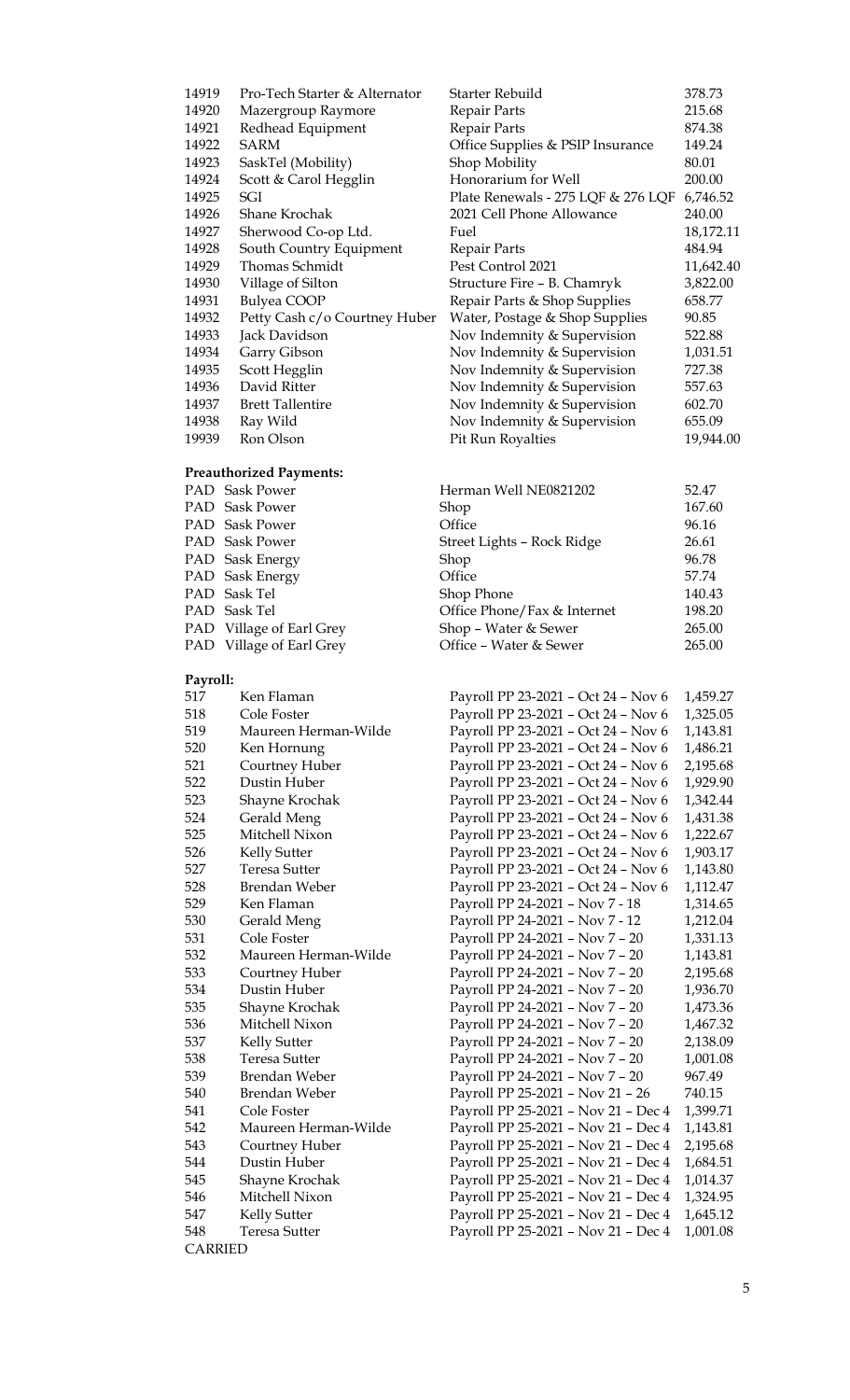**\_\_\_\_\_\_\_\_\_\_\_\_\_\_\_\_\_\_\_\_\_\_\_\_\_\_\_\_\_\_ \_\_\_\_\_\_\_\_\_\_\_\_\_\_\_\_\_\_\_\_\_\_\_\_\_\_\_\_\_\_**

**REEVE ADMINISTRATOR**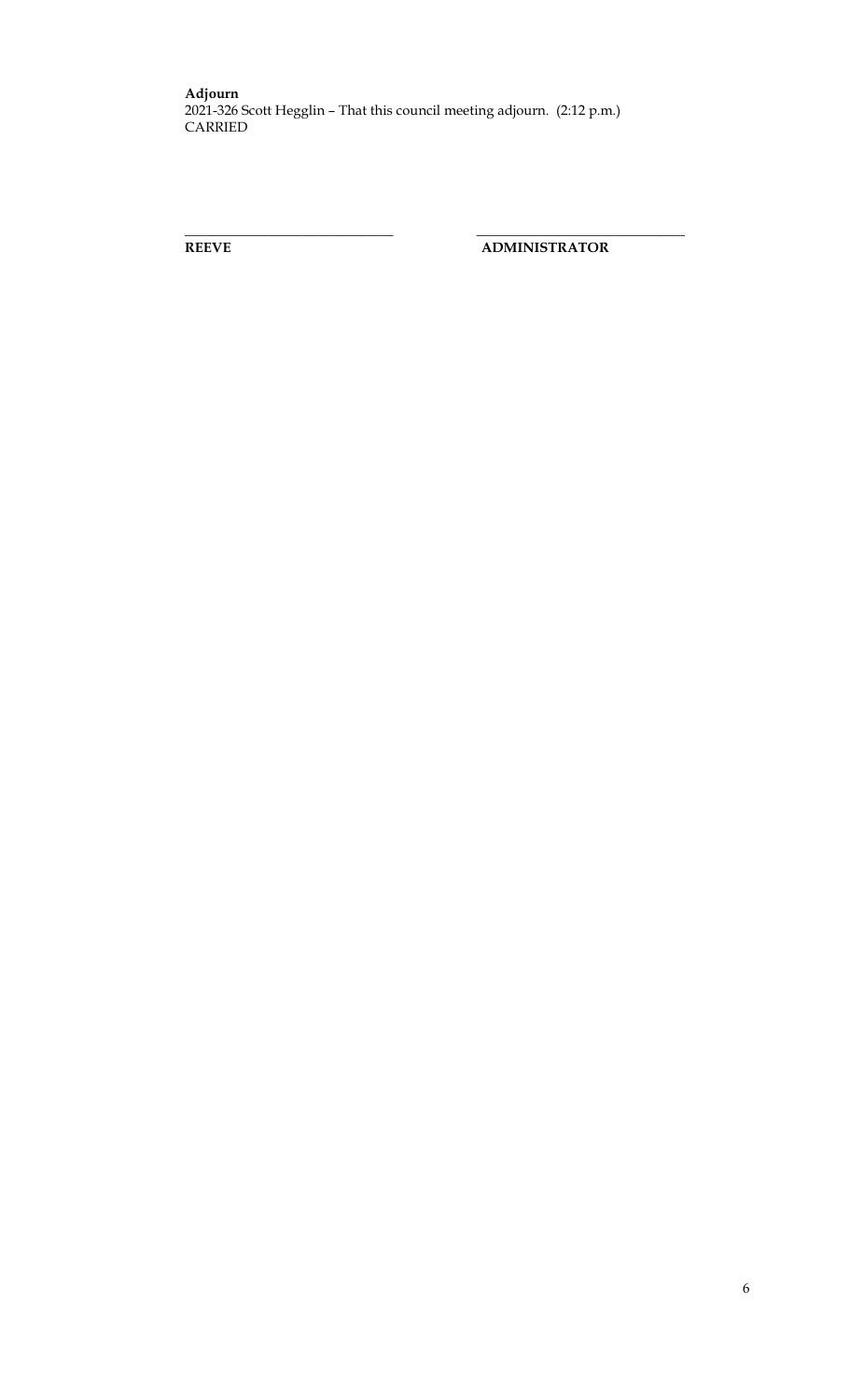# **Foreman Report for November/December, 2021**

- Gravel crushing is complete at Ron Olson's, a total of 8,759 yards was crushed.
- Of the 8,579 yards, 1,957 were hauled from Lyle Wagner's pit to help the material go through the crusher.
- 3,478 yards were already paid to Ron as pit run piled so the remaining 3,324 yards was all to pay Ron for this pile.
- To finish off the 2021 10,000-yard control Ron we will be hauling 6,676 yards of pit run from his pit to the Old Hwy. No. 6 stockpile site.
- Shayne and Kelly have started hauling this pit run with Mitchell and Cole running the loader and dozer and myself on the excavator piling the material.

Dustin Huber

 $\overline{\phantom{a}}$  , where  $\overline{\phantom{a}}$  , where  $\overline{\phantom{a}}$  ,  $\overline{\phantom{a}}$  ,  $\overline{\phantom{a}}$  ,  $\overline{\phantom{a}}$  ,  $\overline{\phantom{a}}$  ,  $\overline{\phantom{a}}$  ,  $\overline{\phantom{a}}$  ,  $\overline{\phantom{a}}$  ,  $\overline{\phantom{a}}$  ,  $\overline{\phantom{a}}$  ,  $\overline{\phantom{a}}$  ,  $\overline{\phantom{a}}$  ,  $\overline{\phantom{a}}$  ,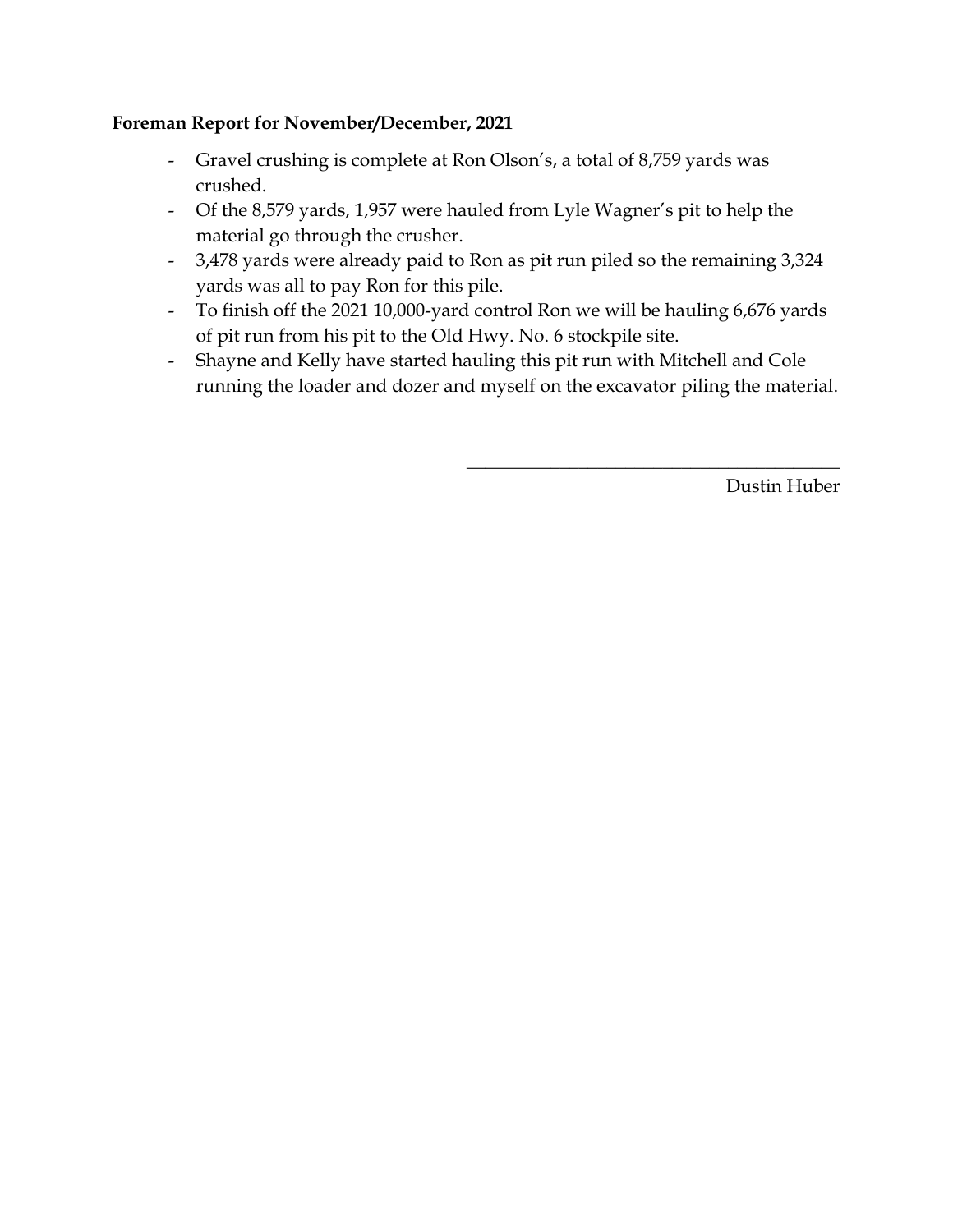# **Cupar & District Nursing Home Report for November/December, 2021**

- November 29<sup>th</sup> AGM & regular meeting
	- o Present were Darrell Wagner (Markinch), Ken Staruiala (Southey), James Slywka (RM of Lipton), Georgina Kallichuk (Cupar), Margie Grohs (Dysart), Lynn Schulhauser (RM of Cupar), David Ritter (RM of Longlaketon), Chris Shirley (Administrator). Joann Hill (Confidential Secretary) was unable to attend.
	- o The AGM was held first with no additional people attending. Darrell was nominated as the chair with Ken as vice-chair. The agenda, minutes of the last AGM and audit were all approved. It was a short meeting.
	- o The regular meeting followed the AGM.
	- o Healthcare staffing continues to be a priority and concern. A casual RN, part-time LPN, casual CCA, dietary worker and a housekeeper have been hired.
	- o A new position of unit support worker has been implemented on a casual basis.
	- o To date no staff or residents have tested positive for COVID. COVID funding was received the beginning of November for the 3rd quarter (July1-September 30, 2021). The funding was based on \$13 per day per bed. Residents are not required to be vaccinated at this time. Currently 43 of the 45 residents have been vaccinated. A mandatory staff vaccination policy has been created and implemented. All new staff hired will be required to be double vaccinated. All visitors and family must show proof of vaccination or a negative test from a 3rd party provider to enter the facility.
	- o The sidewalk project will be completed in the spring. A holdback of funds for the uncompleted work was put in place.
	- o Confirmation of funding for the bed replacement was confirmed. Demo beds that were being sent to the home have stopped because of the demand and shortage of inventory. No decision has been made as of yet as to which model of bed will be purchased.
	- o The fire sprinkler system had a leak and the valve clapper assembly had to be replaced (\$1,692.75).
	- o Next meeting is scheduled for January 31st, 2022.

David Ritter

 $\frac{1}{2}$  , and the set of the set of the set of the set of the set of the set of the set of the set of the set of the set of the set of the set of the set of the set of the set of the set of the set of the set of the set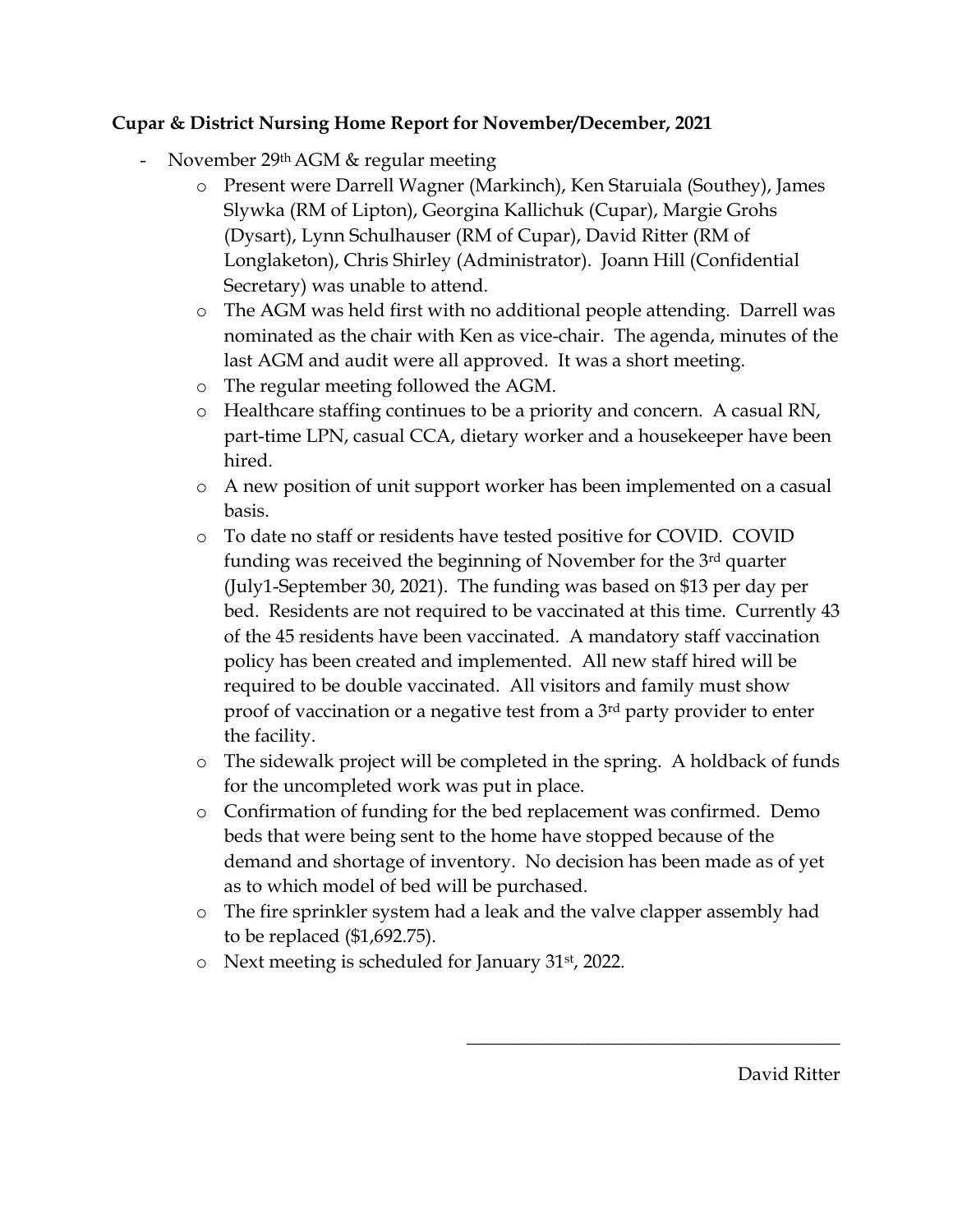# **Strasbourg Manor Report for November/December, 2021**

- The common area will be open to residents of the manor and consideration will be given to opening it for outside guests at a later date.
- New housekeeper was hired at \$15 per hour and was given a \$2 per hour increase after 3 months of employment.
- The housekeeper's husband has been hired at \$17 per hour to remove snow from the sidewalks.

Garry Gibson

 $\overline{\phantom{a}}$  , where  $\overline{\phantom{a}}$  , where  $\overline{\phantom{a}}$  ,  $\overline{\phantom{a}}$  ,  $\overline{\phantom{a}}$  ,  $\overline{\phantom{a}}$  ,  $\overline{\phantom{a}}$  ,  $\overline{\phantom{a}}$  ,  $\overline{\phantom{a}}$  ,  $\overline{\phantom{a}}$  ,  $\overline{\phantom{a}}$  ,  $\overline{\phantom{a}}$  ,  $\overline{\phantom{a}}$  ,  $\overline{\phantom{a}}$  ,  $\overline{\phantom{a}}$  ,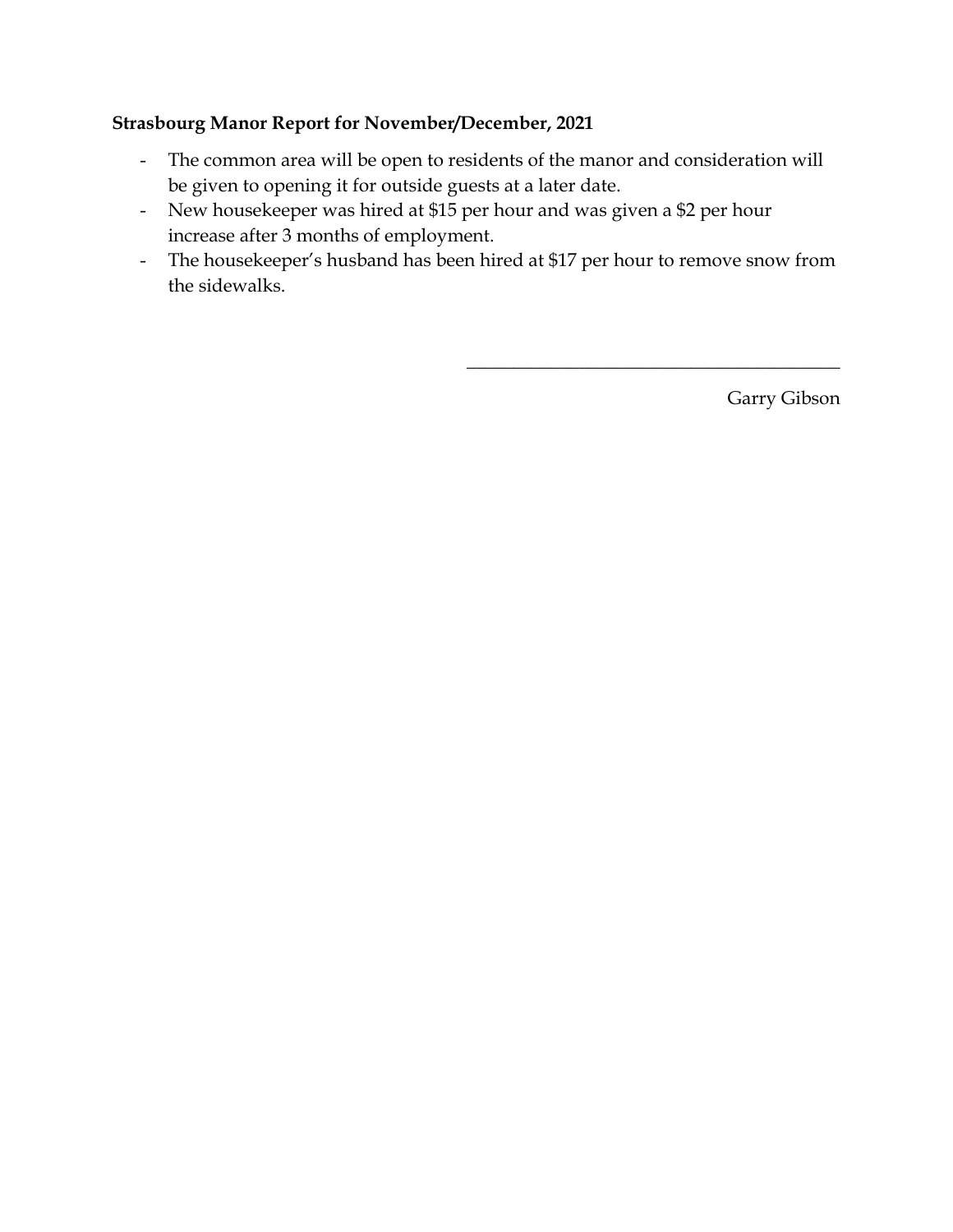# **WUQWATR Report for November/December, 2021**

- Engagement Committee
	- o 36 members, increased by 3
	- o Meet with the MLA's in their constituency office has better results than at the legislature
	- o There are not any Ag programs to work on at the moment
	- o ALUS program has increased from 100 acres to 300 acres.
- December 10<sup>th</sup> Board Meeting
	- o Letters have been sent regarding the following with no response received:
		- Oil spills at the refinery
		- **train derailments at Lanigan and Craven**
	- o Moose Jaw used to give sewer water for irrigation and now has an improved treatment plant so the water is cleaner and the irrigation acres have increased from 3,000 acres to 9,000 acres.
	- o Irrigators pay some of the cost for the water which they didn't before
	- o All ALUS programs are complete and the acres doubled from last year
	- o Grants open now instead of in the spring so projects are approved earlier to be finished before fall.
	- o Water is dropping in Last Mountain Lake
	- o The AGM will be in Regina on April 29th.

Scott Hegglin

 $\overline{\phantom{a}}$  , where  $\overline{\phantom{a}}$  , where  $\overline{\phantom{a}}$  ,  $\overline{\phantom{a}}$  ,  $\overline{\phantom{a}}$  ,  $\overline{\phantom{a}}$  ,  $\overline{\phantom{a}}$  ,  $\overline{\phantom{a}}$  ,  $\overline{\phantom{a}}$  ,  $\overline{\phantom{a}}$  ,  $\overline{\phantom{a}}$  ,  $\overline{\phantom{a}}$  ,  $\overline{\phantom{a}}$  ,  $\overline{\phantom{a}}$  ,  $\overline{\phantom{a}}$  ,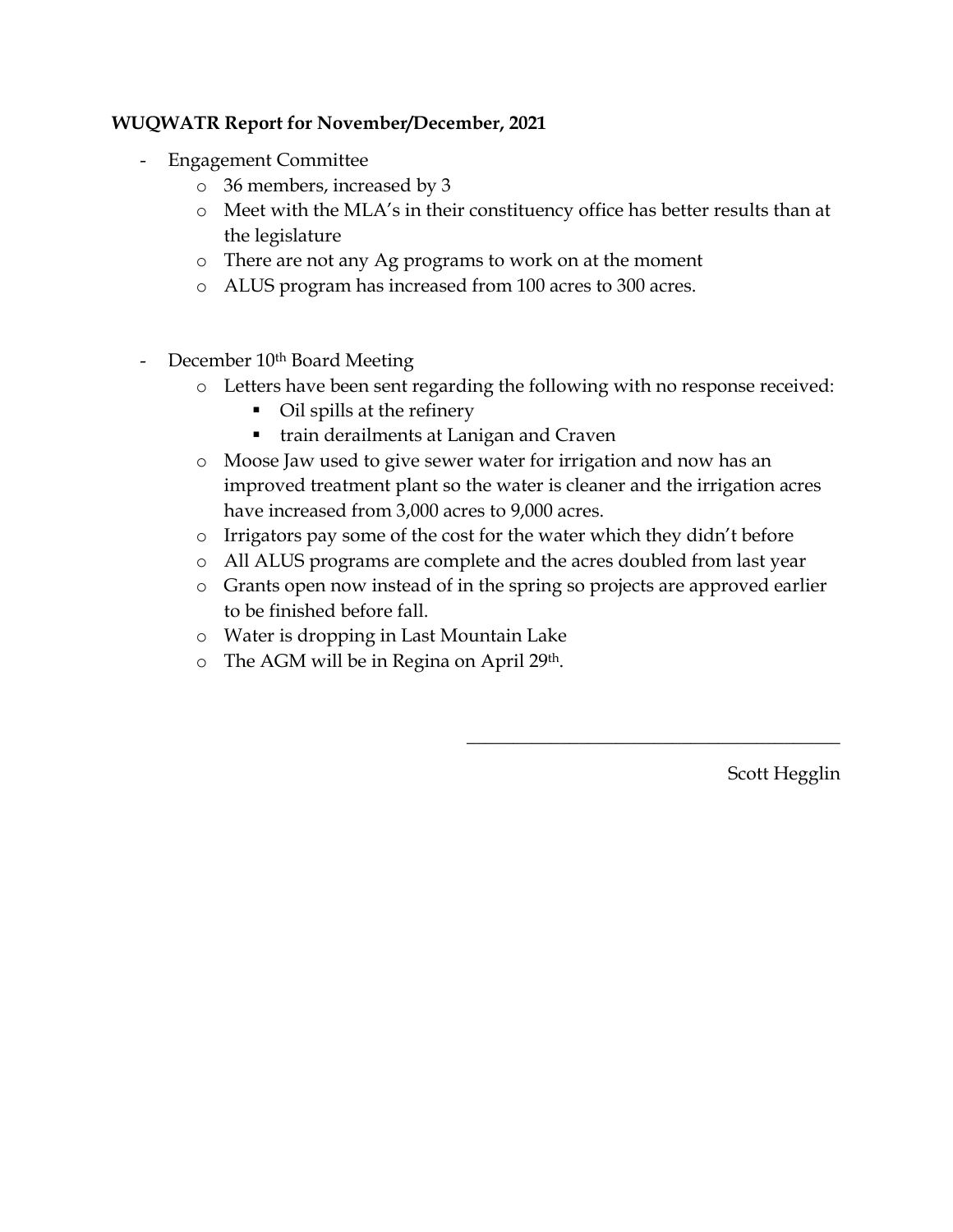# **Administration Report for November/December, 2021**

# **Follow-up from the November 8th Meeting:**

- Ministry of Highways was made aware that the RM will be following their Winter Weight program. Winter Weights are still not in place.
- The Eddy Golf Course was sent a letter informing them that they would be removed from our property insurance policy as of January 1st, 2022.
- Board appointment letters were sent to the board informing them of any new appointments.

# **SARM Midterm Convention**

- Resolutions:
	- o The following resolution did not pass at the convention:
		- **Drought Relief**
- Tendering & Procurement Webinar
	- o A tender is an "offer" owner and bidder must enter into a contract.
	- o An RFP does not include the concept of a bid contract owners have more flexibility in addressing non-compliant proposals.
	- o Tenders are good when you have a very defined scope of work but not good when you want to discuss any other options available with the contractor.
	- o With tenders, the second bidder could sue if you award the tender to a bidder that submitted a non-compliant tender.
	- o RFQ not public and only sent to pre-determined bidders.
- Civic Addressing Webinar
	- o Voluntary program not mandatory
	- o Road naming:
		- Road name must be verified by the community and Ministry of Highways
		- Can use Township/Range road numbers or a combination of common road names and Township/Range road numbers.
	- o A bylaw is not required to be in place
	- o Follow policies that are set out by SARM and the Ministry of Highways
- Safety Manual Webinar
	- o Overview of the contents that are required in a site-specific safety manual
	- o There is an Employee Training Manager, accessible through SARM
	- o Southeast College will create a site specific safety manual at a reasonable rate.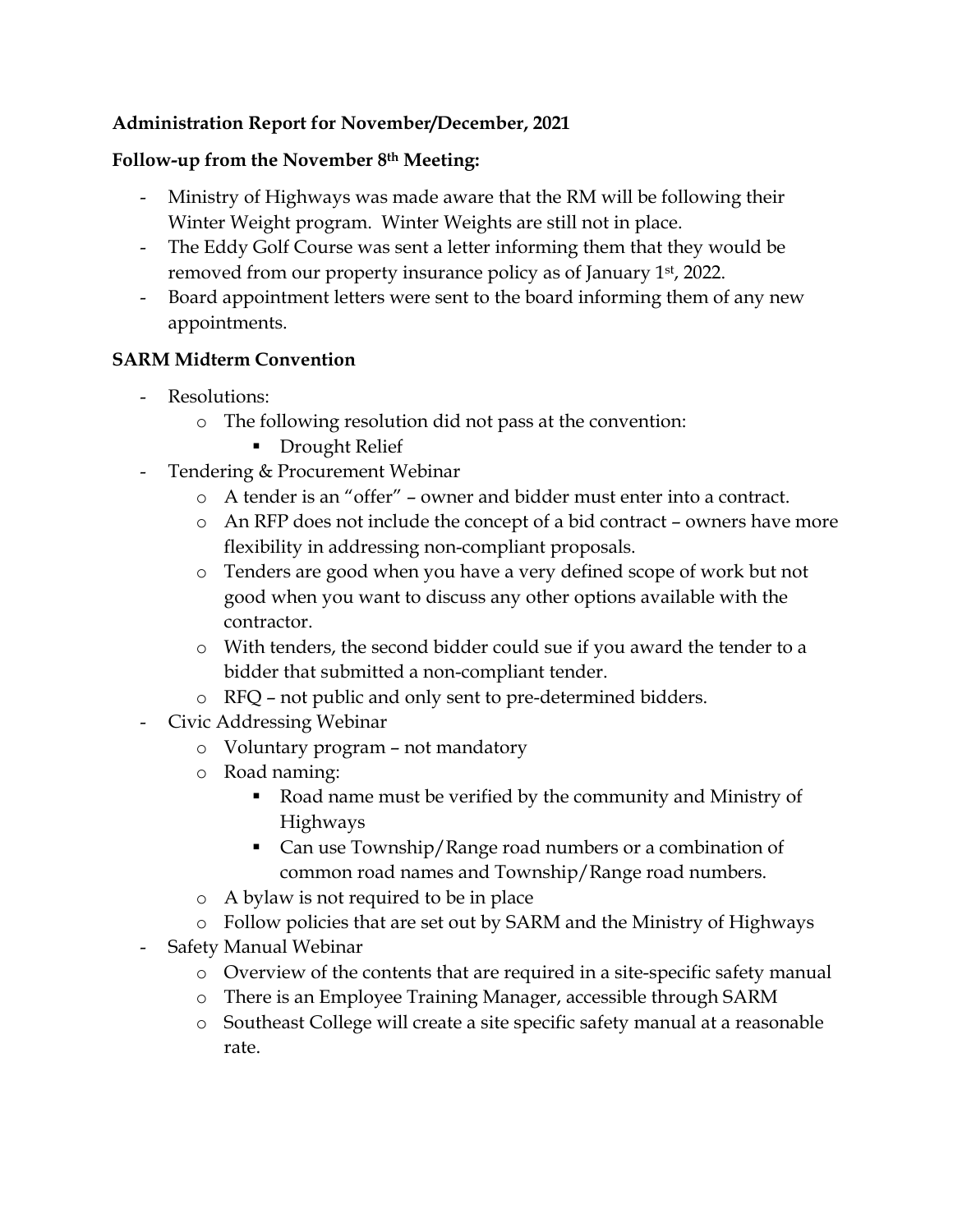# **Other Business Conducted:**

- Interim Audit was conducted by Dudley & Co. on November  $26<sup>th</sup>$  with no areas of concern.
- Changes to the Municipalities Act require that a municipality must pass a policy for ensuring that all divisions in the RM have a similar population (or as close as reasonably practicable).
- Matthewson & Co. is putting on a bundle of six webinars which include the following for \$250 plus GST:
	- o Assessment Management 101
	- o Community Economic Development
	- o Do it Yourself Strategic Planning
	- o Professional Writing
	- o Grant Writing
	- o Project Management

## **Messages of Concern/Gratitude**

- N/A

Courtney Huber

 $\overline{\phantom{a}}$  , and the set of the set of the set of the set of the set of the set of the set of the set of the set of the set of the set of the set of the set of the set of the set of the set of the set of the set of the s